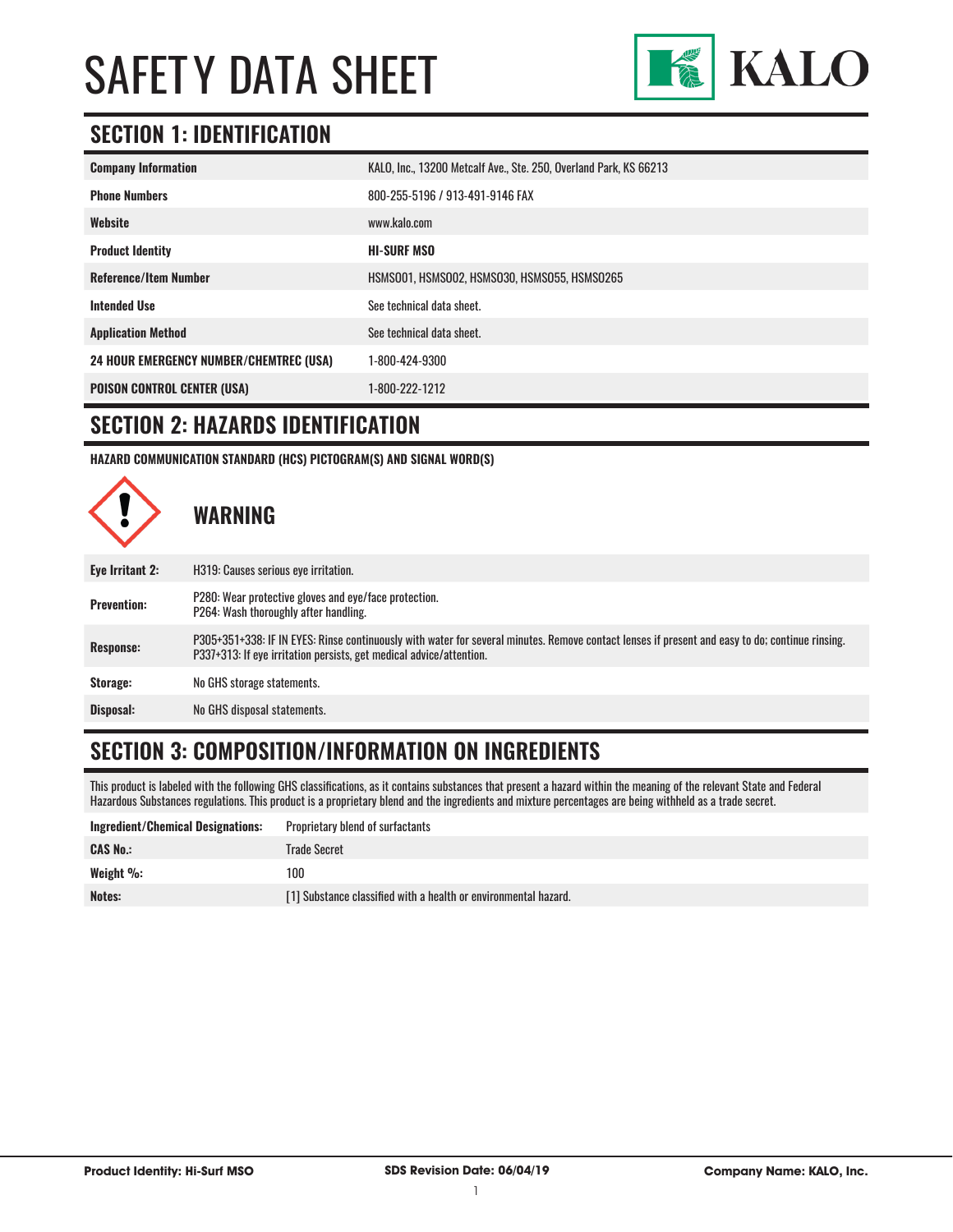

#### **SECTION 4: FIRST AID MEASURES**

#### **[DESCRIPTIONS]**

| General:    | In all cases of doubt, or when symptoms persist, seek medical attention. Never give anything by mouth to an unconscious person.                                                                                                         |
|-------------|-----------------------------------------------------------------------------------------------------------------------------------------------------------------------------------------------------------------------------------------|
| Inhalation: | Remove to fresh air. Keep patient warm and at rest. If breathing is irregular or stopped, give artificial respiration. If unconscious, place in the recovery<br>position and obtain immediate medical attention. Give nothing by mouth. |
| Eyes:       | Irrigate copiously with clean fresh water for at least 10 minutes, holding the eyelids apart and seek medical attention.                                                                                                                |
| Skin:       | Remove contaminated clothing. Wash skin thoroughly with soap and water or use a recognized skin cleanser. Do NOT use solvents or thinners.                                                                                              |
| Ingestion:  | If accidentally swallowed, obtain immediate medical attention. Keep at rest, Do NOT induce vomiting.                                                                                                                                    |
|             | [MOST IMPORTANT SYMPTOMS AND EFFECTS, BOTH ACUTE AND DELAYED]                                                                                                                                                                           |
| Overview:   | No adverse symptoms or effects anticipated under normal handling conditions. See Section 2 for further details.                                                                                                                         |
| Eyes:       | Causes serious eye irritation.                                                                                                                                                                                                          |

### **SECTION 5: FIREFIGHTING MEASURES**

| <b>Extinguishing Media:</b>     | Alcohol resistant foam, CO <sup>2</sup> , powder, or water spray. Do not use water jet.                                                                                                                                                                                                                                                                |
|---------------------------------|--------------------------------------------------------------------------------------------------------------------------------------------------------------------------------------------------------------------------------------------------------------------------------------------------------------------------------------------------------|
| <b>Special Hazards:</b>         | Combustion may yield smoke, carbon monoxide, and other products of incomplete combustion. Oxides of sulfur, nitrogen or phosphorus may<br>also be formed. Never use welding or cutting torches on or near container, even if empty.                                                                                                                    |
| <b>Advice For Firefighters:</b> | Evacuate area. Prevent contamination from run-off of adjacent areas, streams, drinking water and sewers. Do not flush down sewers or other<br>drainage systems. Exposed firefighters must wear standard protective equipment and in enclosed areas self-contained breathing apparatus.<br>Use water-spray to cool fire-exposed surfaces and personnel. |

# **SECTION 6: ACCIDENTAL RELEASE MEASURES**

| <b>Precautions/Procedures:</b>                                         | Keep all sources of ignition away from spill/release. In case of a major spill or spillage in a confined space evacuate the area and<br>check vapor levels.                                                                                                                                                                                                                                                                                                                                                                                                                                                                                                               |
|------------------------------------------------------------------------|---------------------------------------------------------------------------------------------------------------------------------------------------------------------------------------------------------------------------------------------------------------------------------------------------------------------------------------------------------------------------------------------------------------------------------------------------------------------------------------------------------------------------------------------------------------------------------------------------------------------------------------------------------------------------|
| <b>Environmental Precautions:</b>                                      | Do not allow spills to enter drains or water courses.                                                                                                                                                                                                                                                                                                                                                                                                                                                                                                                                                                                                                     |
| <b>Methods and Material For</b><br><b>Containment and Cleaning Up:</b> | Ventilate the area and avoid breathing vapors. Take the personal protective measures listed in Section 8. Contain and absorb spillage<br>with non-combustible materials (e.g. sand/earth/vermiculite). Place in closed containers outside buildings and dispose of according<br>to the Waste Regulations (see Section 13). Clean, preferably with a detergent. Do not use solvents. Do not allow spills to enter drains<br>or water courses. If drains, sewers, streams or lakes are contaminated, inform the local water company immediately. In the case of<br>contamination of rivers, streams, or lakes, the Environmental Protection Agency should also be informed. |

#### **SECTION 7: HANDLING AND STORAGE**

| <b>Precautions For Safe Handling:</b> | Do not get in eyes, on skin, or on clothing. Do not breathe vapors or mists. Keep container closed. Use only with adequate<br>ventilation. Use good personal hygiene practices. Wash hands before eating, drinking, smoking. Remove contaminated clothing<br>and wash before reuse. Destrov contaminated belts and shoes and other items that cannot be decontaminated. Have evewash<br>accessible to use in handling area. See Section 2 for further details. |
|---------------------------------------|----------------------------------------------------------------------------------------------------------------------------------------------------------------------------------------------------------------------------------------------------------------------------------------------------------------------------------------------------------------------------------------------------------------------------------------------------------------|
| <b>Conditions For Safe Storage:</b>   | Store in tightly closed containers in dry, well-ventilated area, away from excessive heat and incompatibles.<br>See Section 2 for further details.                                                                                                                                                                                                                                                                                                             |
| <b>Incompatible Materials:</b>        | Oxidizing agents.                                                                                                                                                                                                                                                                                                                                                                                                                                              |
| <b>Specific End Use(s):</b>           | See technical data sheet.                                                                                                                                                                                                                                                                                                                                                                                                                                      |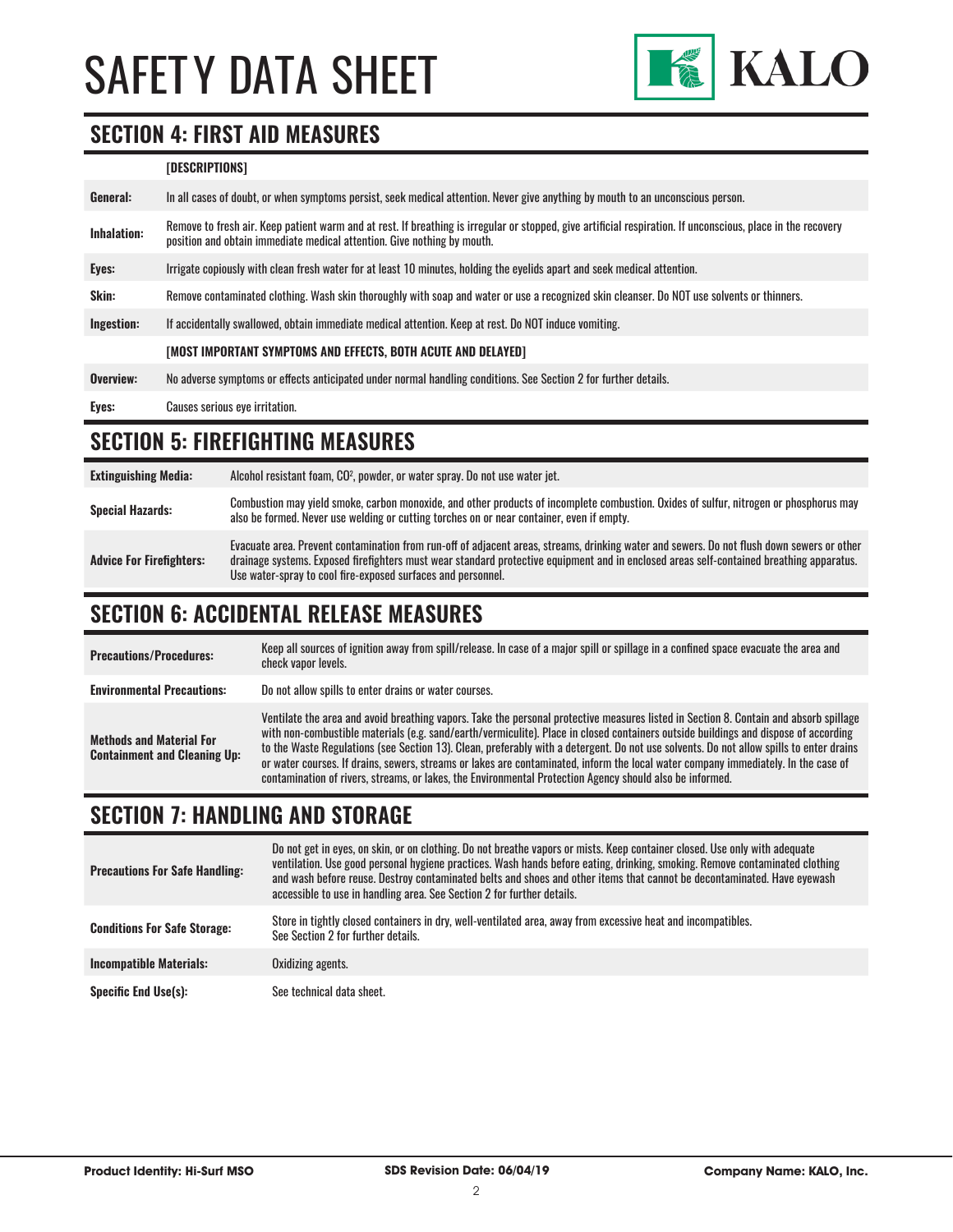

### **SECTION 8: EXPOSURE CONTROLS/PERSONAL PROTECTION**

| <b>Exposure Data:</b>        | This product contains no ingredients (at greater than 0.1%) with established limits for exposure under OSHA, ACGIH and/or NIOSH.                                                                                                                                                                                                       |
|------------------------------|----------------------------------------------------------------------------------------------------------------------------------------------------------------------------------------------------------------------------------------------------------------------------------------------------------------------------------------|
| <b>Carcinogen Data:</b>      | This product contains no ingredients (at greater than 0.1%) that are suspected of being or known to be a carcinogen under OSHA, NTP or IARC.                                                                                                                                                                                           |
|                              | <b>[PERSONAL PROTECTIVE EQUIPMENT]</b>                                                                                                                                                                                                                                                                                                 |
| <b>Respiratory:</b>          | If workers are exposed to concentrations above the exposure limit, they must use the appropriate certified respirators.                                                                                                                                                                                                                |
| Eyes:                        | Wear safety eyewear (e.g. safety spectacles/goggles/visors) to protect against the splash of liquids.                                                                                                                                                                                                                                  |
| Skin:                        | Overalls, which cover the body, arms, and legs, should be worn. Skin should not be exposed. All parts of the body should be washed after<br>contact.                                                                                                                                                                                   |
| <b>Engineering Controls:</b> | Provide adequate ventilation. Where reasonably practicable, this should be achieved by the use of local exhaust ventilation and good general<br>extraction. If these are not sufficient to maintain concentrations of particulates, and any vapor below occupational exposure limits, suitable<br>respiratory protection must be worn. |
| <b>Other Work Practices:</b> | See technical data sheet.                                                                                                                                                                                                                                                                                                              |

# **SECTION 9: PHYSICAL AND CHEMICAL PROPERTIES**

| Appearance:                                       | Pale Yellow Liquid                   |
|---------------------------------------------------|--------------------------------------|
| Odor:                                             | Mild                                 |
| <b>Odor Threshold:</b>                            | <b>Not Measured</b>                  |
| pH:                                               | $3.0 - 4.0$                          |
| <b>Specific Gravity:</b>                          | $0.92 - 0.94$                        |
| <b>Flashpoint:</b>                                | >200°F (>93°C) SETA FLASH Closed Cup |
| <b>Solubility in Water:</b>                       | <b>Not Measured</b>                  |
| Viscosity (cSt):                                  | <b>Not Measured</b>                  |
| $VOC\%$ :                                         | <b>Not Measured</b>                  |
| <b>Vapor Pressure (Pa):</b>                       | <b>Not Measured</b>                  |
| <b>Vapor Density:</b>                             | <b>Not Measured</b>                  |
| <b>Melting/Freezing Points:</b>                   | <b>Not Measured</b>                  |
| Initial Boiling Point/Range (OF/OC):              | <b>Not Measured</b>                  |
| <b>Flammability (Solid, Gas):</b>                 | <b>Not Measured</b>                  |
| <b>Upper Flammability/Explosive Limits:</b>       | <b>Not Measured</b>                  |
| Lower Flammability/Explosive Limits:              | <b>Not Measured</b>                  |
| <b>Decomposition Temperature:</b>                 | <b>Not Measured</b>                  |
| <b>Auto-Ignition Temperature:</b>                 | <b>Not Measured</b>                  |
| Partition Co-Efficient n-octanol/water (Log Kow): | <b>Not Measured</b>                  |
| <b>Evaporation Rate (Ether=1):</b>                | <b>Not Measured</b>                  |
| Other:                                            | No other relevant information.       |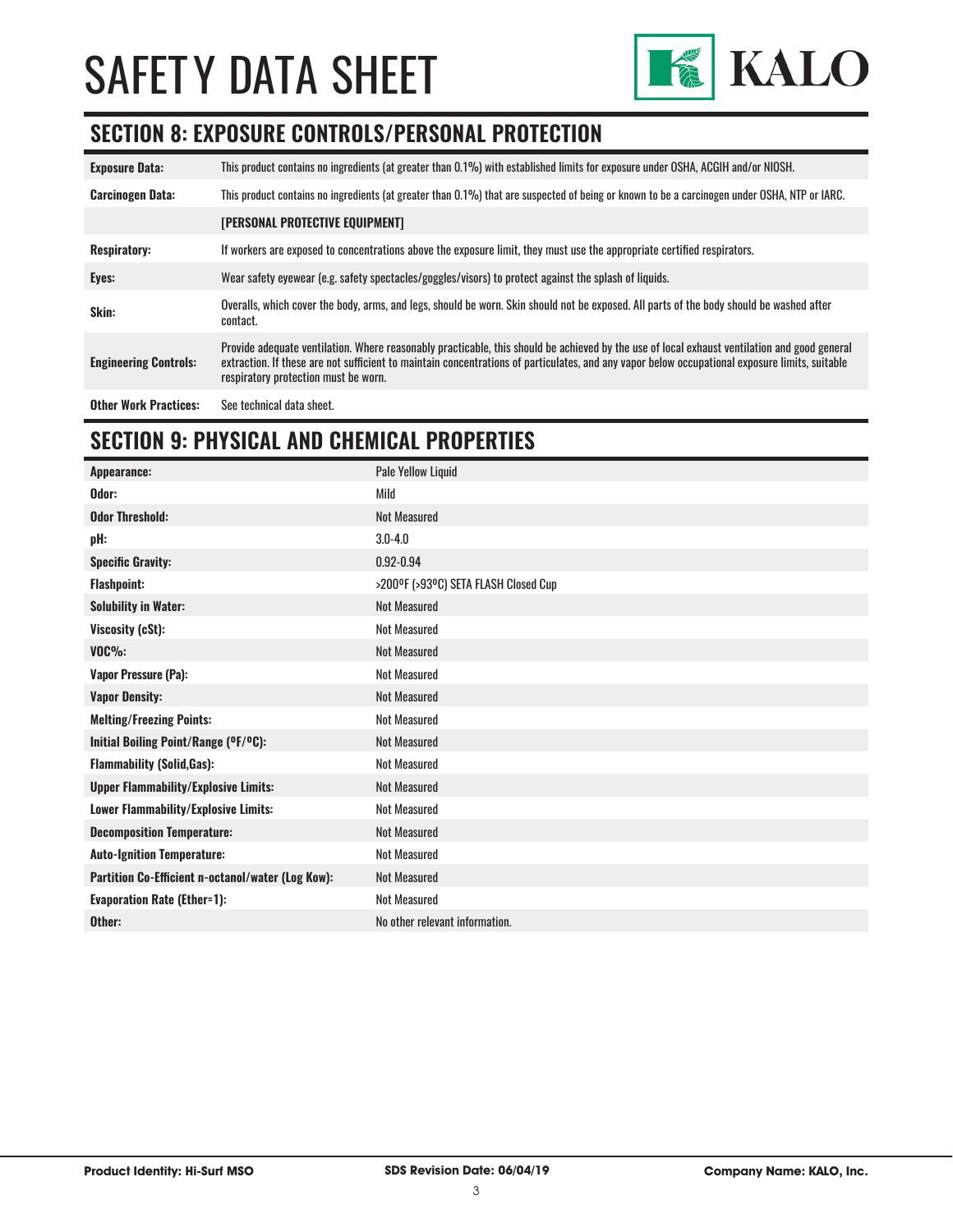

### **SECTION 10: STABILITY AND REACTIVITY**

| <b>Reactivity:</b>                       | Not chemically reactive.                                                                                |
|------------------------------------------|---------------------------------------------------------------------------------------------------------|
| <b>Chemical Stability:</b>               | Stable under normal ambient and anticipated conditions of use.                                          |
| <b>Hazardous Reactions:</b>              | Hazardous reactions not anticipated.                                                                    |
| <b>Conditions To Avoid:</b>              | Extended exposure to high temperatures can cause decomposition. Avoid all possible sources of ignition. |
| <b>Incompatible Materials:</b>           | Oxidizing agents.                                                                                       |
| <b>Hazardous Decomposition Products:</b> | Not anticipated under normal conditions of use.                                                         |

# **SECTION 11: TOXICOLOGICAL INFORMATION**

|                                                                   | [ACUTE TOXICITY ESTIMATE]             |                            |
|-------------------------------------------------------------------|---------------------------------------|----------------------------|
| <b>Ingredients:</b>                                               | Proprietary blend of surfactants      |                            |
| Oral LD50mg/kg:                                                   | >5,000.00/Category: NA                |                            |
| Skin LD50mg/kg:                                                   | >5,000.00/Category: NA                |                            |
| Inhalation Vapor LC50mg/L/4hr:                                    | No Data Available                     |                            |
| Inhalation Dust/Mist LC50mg/L/4hr:                                | No Data Available                     |                            |
| <b>ITEM</b>                                                       | <b>HAZARD</b>                         | <b>CATEGORY</b>            |
| <b>Acute Toxicity (mouth):</b>                                    | <b>Not Applicable</b>                 | $\overline{\phantom{a}}$   |
| <b>Acute Toxicity (skin):</b>                                     | Not Applicable                        | --                         |
| <b>Acute Toxicity (inhalation):</b>                               | Not Applicable                        | $\overline{\phantom{a}}$ . |
| <b>Skin Corrosion/Irritation:</b>                                 | Not Applicable                        | $\overline{\phantom{a}}$   |
| <b>Eye Damage/Irritation:</b>                                     | <b>Causes serious eye irritation.</b> | $\overline{2}$             |
| <b>Sensitization (respiratory):</b>                               | Not Applicable                        | --                         |
| Sensitization (skin):                                             | Not Applicable                        | $\overline{\phantom{a}}$   |
| <b>Germ Toxicity:</b>                                             | Not Applicable                        | --                         |
| <b>Carcinogenicity:</b>                                           | Not Applicable                        | --                         |
| <b>Reproductive Toxicity:</b>                                     | Not Applicable                        | --                         |
| <b>Specific Target Organ Systemic Toxicity-Single Exposure:</b>   | Not Applicable                        | --                         |
| <b>Specific Target Organ Systemic Toxicity-Repeated Exposure:</b> | Not Applicable                        | --                         |
| <b>Aspiration Hazard:</b>                                         | Not Applicable                        | $-$                        |

# **SECTION 12: ECOLOGICAL INFORMATION**

| Toxicity:                              | No additional information provided for this product.  |
|----------------------------------------|-------------------------------------------------------|
| <b>Persistence and Degradability:</b>  | There is no data available on the preparation itself. |
| <b>Bioaccumulative Potential:</b>      | Not measured.                                         |
| <b>Mobility In Soil:</b>               | No data available.                                    |
| <b>Results of PBT and vPvB Assess:</b> | This product contains no PBT/vPvB chemicals.          |
| <b>Other Adverse Effects:</b>          | No data available.                                    |